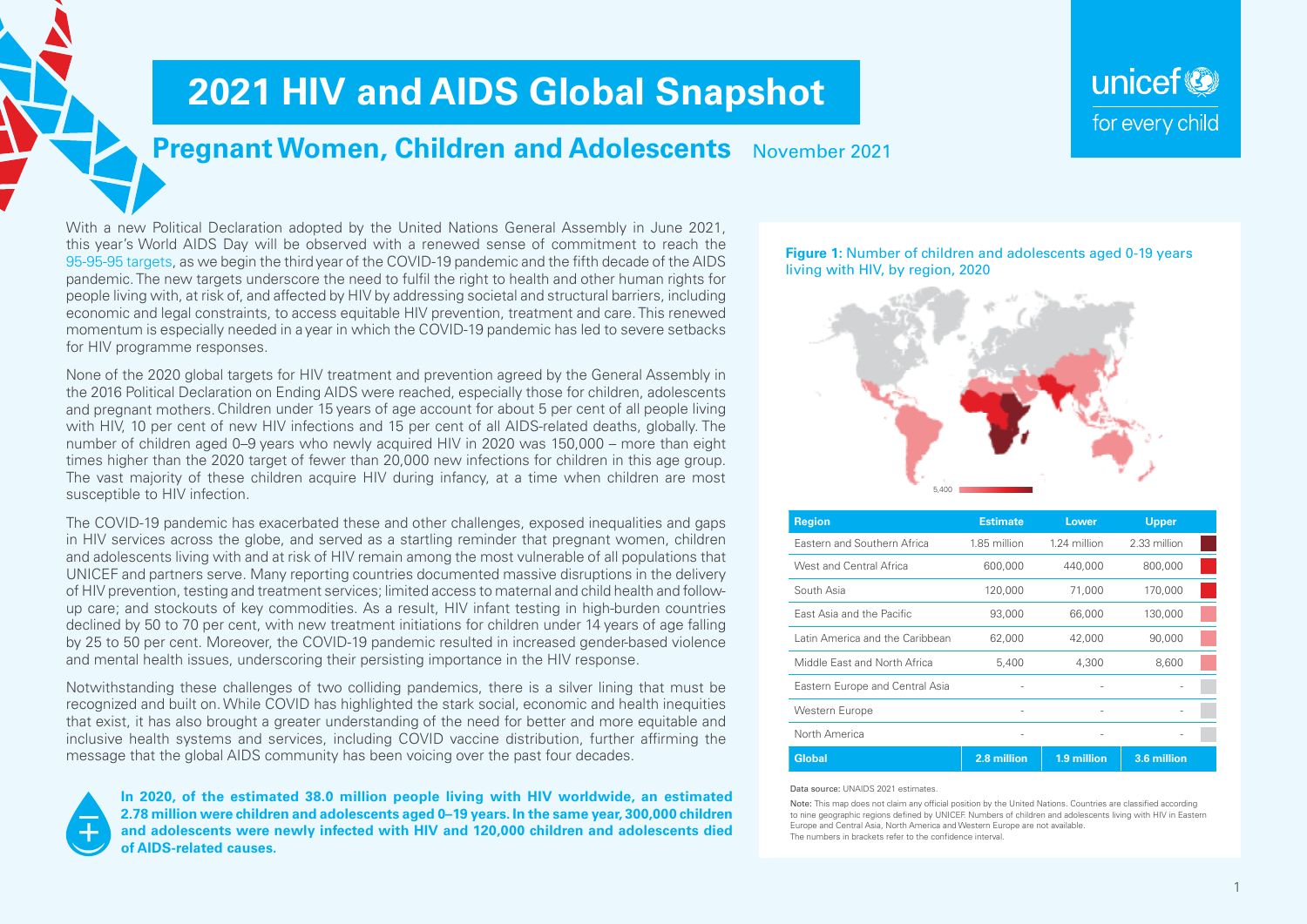**Every day in 2020, approximately 850 children aged 0–19 years became newly infected with HIV and approximately 330 children aged 0–19 years died from AIDS–related causes, mostly because of inadequate access to high-quality HIV prevention, care and treatment services.**

### **A decade of steady decline in annual new HIV infections, but far from achieving the targets for children and adolescents**

For children and adolescents living with HIV, the burden of disease still sits squarely in sub-Saharan Africa, which is home to 88 per cent of all children and adolescents aged 0-19 years with HIV (Figure 2).

#### **Figure 2:** Global situation of children and adolescents with HIV and AIDS, 2020

| <b>Global</b>                                                                                       | <b>Estimate</b> | <b>Lower</b> | <b>Upper</b> |
|-----------------------------------------------------------------------------------------------------|-----------------|--------------|--------------|
| Number of children living with HIV                                                                  | 2,780,000       | 1,890,000    | 3,590,000    |
| Children aged 0-9 years                                                                             | 1,030,000       | 730,000      | 1,290,000    |
| Adolescents aged 10-19 years                                                                        | 1,750,000       | 1,160,000    | 2,300,000    |
| Number of new HIV infections                                                                        | 300,000         | 150,000      | 550,000      |
| Children aged 0-9 years                                                                             | 150,000         | 100,000      | 240,000      |
| Adolescents aged 10-19 years                                                                        | 150,000         | 43,000       | 310,000      |
| Number of AIDS-related deaths                                                                       | 120,000         | 82,000       | 180,000      |
| Children aged 0-9 years                                                                             | 86,000          | 59,000       | 140,000      |
| Adolescents aged 10-19 years                                                                        | 32,000          | 23,000       | 46,000       |
| Number of children under the age of 18 years who<br>lost one or both parents to AIDS-related causes | 15,400,000      | 10,600,000   | 20,900,000   |

Source: UNAIDS 2021 estimates

Note: Numbers may not add up due to rounding off

Note: Lower and upper estimates refer to the confidence interval. \*Almost all new HIV infections among younger children occur among those aged 0–4, either through pregnancy, birth or breastfeeding. \*\*Data on ART coverage are insufficient by five-year age group. Global and regional ART coverage is only reliably estimated for children aged 0–14. Where available, data are presented separately for younger children (aged 0–9) and adolescents (10–19). Indicator definitions:

Mother-to-child transmission (MTCT) rate: Number of new HIV infections among children under five, per 100 pregnant women living with HIV in the last year

New HIV infections per 1,000 adolescents: Number of new HIV infections among adolescents age 15–19, per 1,000 adolescents PMTCT coverage: Percentage of pregnant women living with HIV who received lifelong ART to prevent mother-to-child transmission of HIV Early infant diagnosis: Percentage of infants born to HIV-positive mothers who were tested for HIV within two months of birth ART coverage among children 0–14: Percentage of children age 0–14 living with HIV who are receiving antiretroviral treatment.

In 2020, around 150,000 younger children (aged 0–9 years) were newly infected with HIV, primarily due to vertical transmission of HIV from mother to child. This is a steep decline of 53 per cent since 2010. By contrast, for adolescents aged 10–19 years, the number of new HIV infections has declined at a slower rate of about 38 per cent since 2010 (Figure 3).



#### **Figure 3:** Number of annual new HIV infections among children aged 0–9 years and adolescents aged 10–19 years, 2010-2020

Source: UNAIDS 2021 estimates

In 2020, just under half of all cases of vertical HIV transmissions occurred during the breastfeeding / postnatal period (Figure 4).

#### **Figure 4:** Annual number of new HIV infections among children aged 0–14 years, by period of transmission, 2010–2020



Data source: UNAIDS 2021 estimates.

Note: Almost all new HIV infections among younger children occur among those aged 0–4, either through pregnancy, birth or breastfeeding. The 95 per cent reduction by 2020 refers to Super-Fast-Track targets. The dotted lines above and below the numbers in the chart refer to the confidence interval.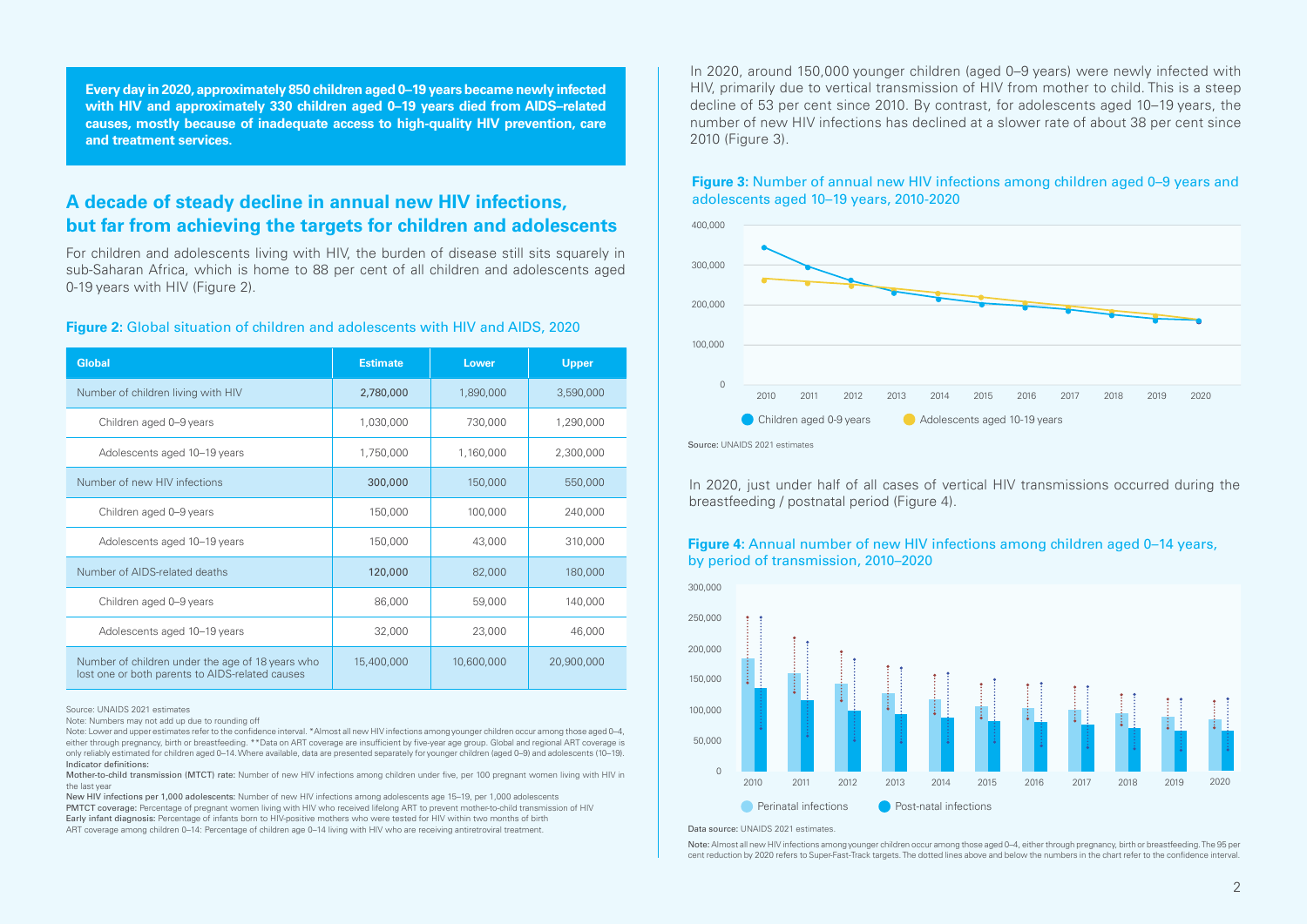While 77 per cent of new HIV infections among adolescents occur in girls, new HIV infections have declined more for girls than boys in the last ten years (Figure 5).

**Figure 5:** Annual number of new HIV infections among adolescents aged 10–19 years, by sex, 2010–2020



Data source: UNAIDS 2021 estimates.

Note: Almost all sexually transmitted HIV infections are assumed to occur after age 14, since negligible numbers of sexually transmitted infections occur before age 15. The 75 per cent reduction by 2020 refers to Super-Fast-Track targets. The dotted lines above and below the numbers in the chart refer to the confidence interval.

Deaths among children have dropped by 58 per cent between 2010 and 2020 while those among adolescents have dropped by 36 per cent in the same time period (Figure 6).



**Figure 6:** Number of AIDS-related deaths among children aged 0–9 years and adolescents aged 10-19 years, 2000–2020

### **Great gains have been made since 2010 to ensure that pregnant women are on lifelong ART to prevent vertical transmission**

In 2020, an estimated 85 per cent of pregnant women living with HIV globally received antiretroviral HIV treatment (ART) for prevention of vertical transmission of HIV (mother-to-child transmission) and to keep them alive and well, up from 17 per cent in 2010 (Figure 7).

About 2 in 3 of the 85 per cent pregnant women on ART were already on ART prior starting antenatal care for the pregnancy in 2020 (Figure 8).

**Figure 7:** Number of pregnant women living with HIV and number receiving ART for the prevention of mother-to-child transmission, 2010–2020



**C** Pregnant women living with HIV **C** Pregnant women receiving ARVs

**Figure 8:** Pregnant women already on ART for prevention of mother-to-child-transmission (PMTCT) before current pregnancy compared to those that started ART for PMTCT during current pregnancy, 2010–2020



Data source: UNAIDS 2021 estimates.

But, despite this success in previous years, more recently, the rate of progress has stalled. ART coverage for pregnant women living with HIV increased by 38 percentage points between 2010 to 2015 and only 2 percentage points from 2016 to 2020.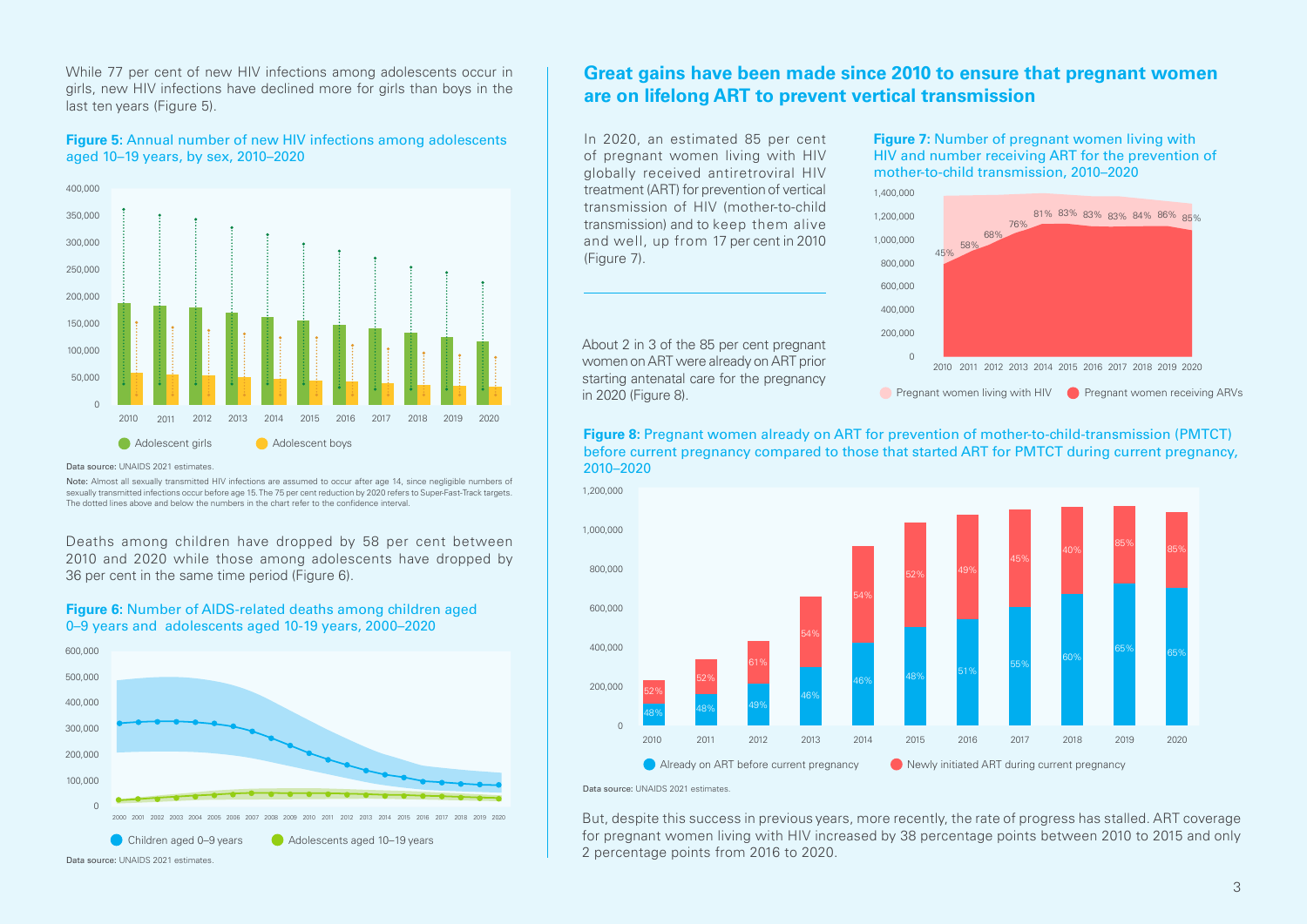### **Regional variations exist in access to antiretroviral HIV treatment for pregnant and breastfeeding women**

In 2020, access to ART for pregnant women ranged from at high of 95 per cent in Eastern and Southern Africa to a low of 41 per cent in the Middle East and North Africa. In West and Central Africa, the second most impacted region, ART coverage among pregnant women was only 56 per cent (Figure 9).

High coverage in Eastern and Southern Africa shows that political will, leadership and donor commitment can overcome stalled progress. Acceleration of treatment uptake among all pregnant and breastfeeding women living with HIV remains key to achieving elimination of new infections among children and ensuring the health and survival of pregnant women and new mothers.

ART coverage among pregnant women dropped drastically in South Asia in 2020, from 71 in 2019 per cent to 56 per cent, likely as a direct result of COVID-19 prevention and control measures that left many unable to access care (Figure 9).

### **Figure 9:** Percentage of pregnant women living with HIV receiving effective ART for **Figure 9:** Percentage of pregnant women living with HIV receiving effective ART for prevention of MTCT of HIV, by region, 2010-2020



Source: Global AIDS Monitoring and UNAIDS 2021 estimates

Note: Data are not available for Eastern Europe and Central Asia, North America, and Western Europe. Effective ART excludes single-dose nevirapine.

### **Slightly more than half of children under 15 years of age living with HIV are on antiretroviral HIV treatment**

In 2020, an estimated 924,000 children (of the 1.72 million children aged 0–14 living with HIV) were receiving ART globally, which is an up from approximately 417,000 in 2010 (Figure 10).

Evidence indicates that many children living with HIV are not starting ART during infancy. Most children entering treatment programmes are older, with only 20 per cent of all children (aged 0–14) on ART being under the age of 5 years in 2020 (Figure 11). There are many reasons for this including the persisting challenge of making a diagnosis in infancy and getting results back to the service provider in a **Figure 10.** Number of children aged 0–14 years living with HIV and number receiving ART, 2010–2020



In 2020, an estimated 63 per cent of infants exposed to HIV globally were tested for the virus within two months of birth, as recommended by the World Health Organization (WHO). Over the past 10 years (2010 – 2020), the number of children tested for HIV within two months of birth has increased by 29 percentage point (Figure 12).



- Children aged 0-4 years - Children aged 5-9 years  $-\text{Adolescents}$  aged 10-14 years  $-\text{Adolescents}$  aged 15-19 years **Figure 12:** Number of HIV-exposed infants and number tested for HIV within two months of birth, 2010–2020

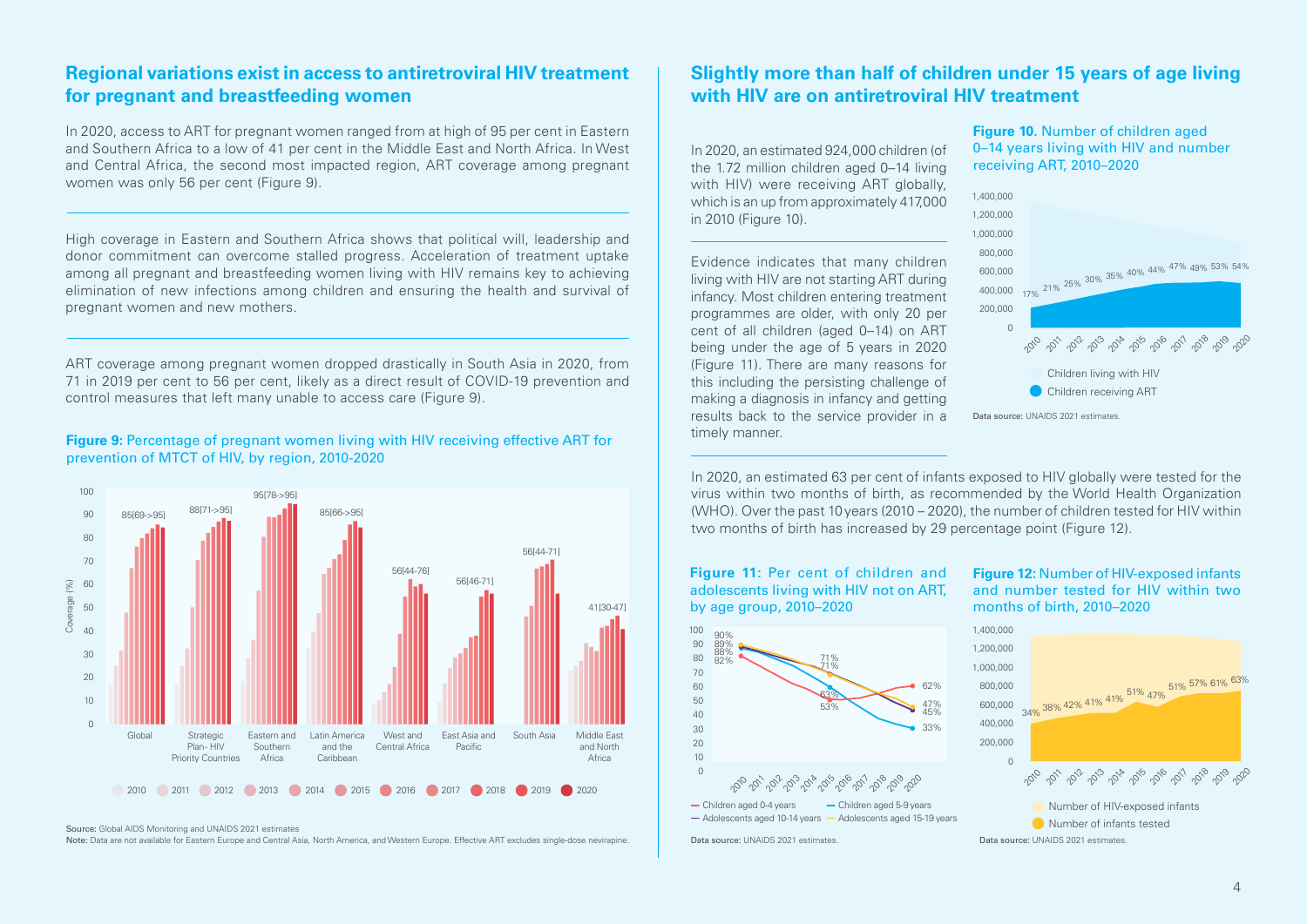Across the globe, coverage of ART in children under 15 years varied widely, ranging from under 10 per cent in some countries to over 95 per cent in others. Regionally, coverage of ART for children ranged from a low of 36 per cent, on average, in West and Central Africa to over 95 per cent in South Asia (Figure 13).





Source: Global AIDS Monitoring and UNAIDS 2021 estimates Note: Data not available for Eastern Europe and Central Asia, North America, and Western Europe.

### **ART coverage for children in 2020 is a global failure that needs to be addressed with renewed urgency**

Globally, only 54 per cent of children (aged 0–14 years) living with HIV had access to ART in 2020. While we are beginning to see an acceleration in treatment coverage of children with an increase of 13 percentage points (from 41 to 54 per cent) over the last four years, we are still off target.

Paediatric ART coverage in the last decade has persistently lagged behind the coverage for pregnant women (85 per cent in 2020), and all adults living with HIV (74 per cent in 2020) (Figure 14).

To make matters worse, the HIV status of 41 per cent of children globally remained unknown. Unsurprisingly, this proportion was highest in West and Central Africa, the region with the lowest treatment coverage in children. By contrast, in South Asia, which has the highest treatment coverage in children, only 4 per cent of children had an unknown HIV status (Figure 15).

#### **Figure 14:** Percentage of children aged 0–14 living with HIV and pregnant women living with HIV receiving ART, 2010–2020



Data source: Global AIDS Monitoring and UNAIDS 2021 estimates

Note: Maternal antiretroviral treatment (ART) includes only Option B+ regimens



#### **Figure 15:** Knowledge of status, coverage of ART and viral load suppression among all children aged 0–14 years living with HIV, by region, 2020

Children living with HIV with unknown HIV status

- Children living with HIV with known HIV status and who are not on ART
- Children living with HIV who are on ART and not virally suppressed
- Children living with HIV who are on ART and virally suppressed

Data source: UNAIDS 2021 estimates.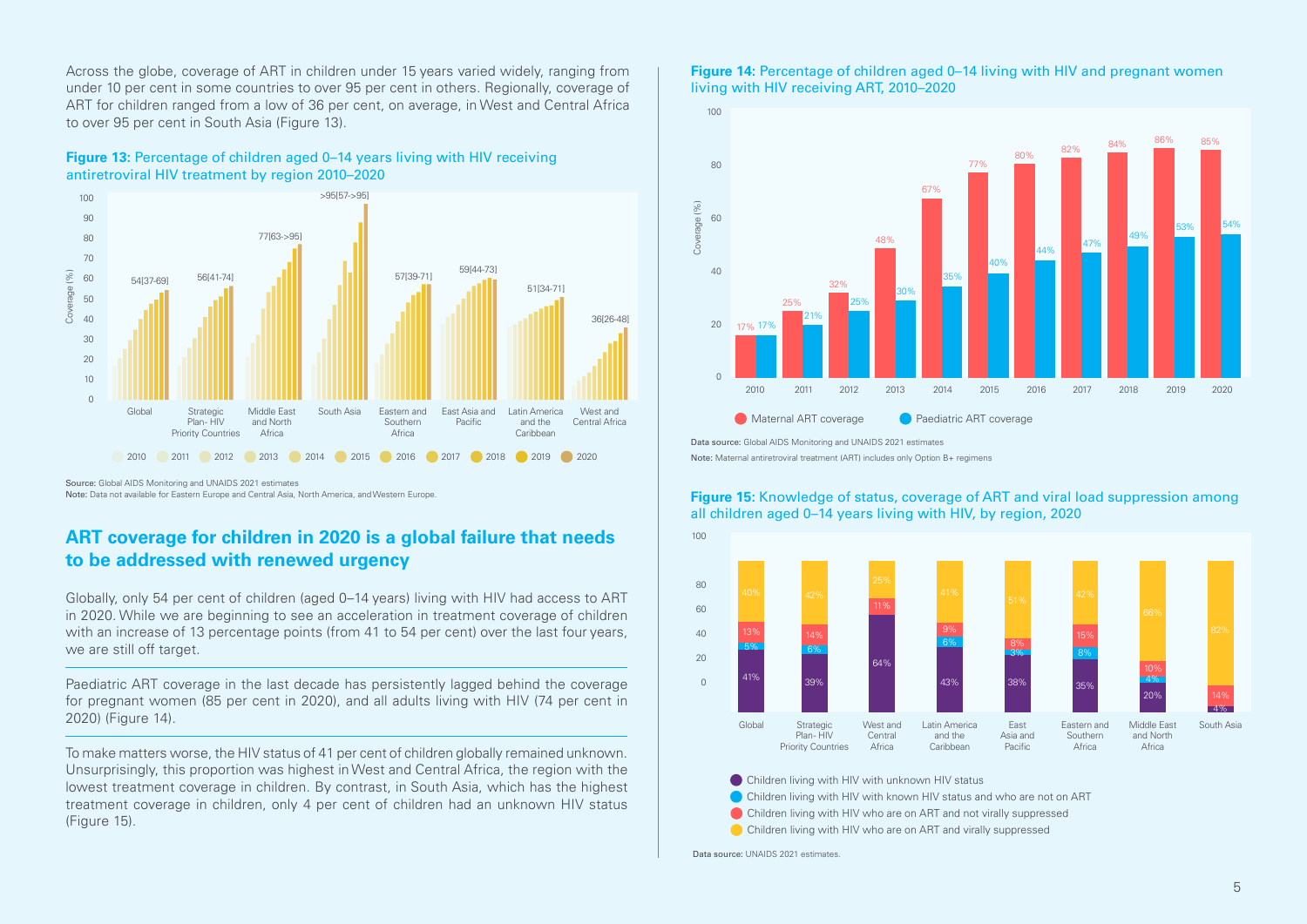Increasingly, children on ART are 'aging out' and surviving into adolescence. In 2020, 136,000 children living with HIV globally reached the age of 15 years (Figure 16). These adolescents need access to tailored services to facilitate their transition to adult treatment programmes. Nowhere is this more important than in sub-Saharan Africa, where 90 per cent of surviving adolescents live, with 70 per cent in Eastern and Southern Africa and 20 per cent in West and Central Africa.

#### **Figure 16:** Number of children living with HIV reaching aged 15 by region, year and region, 2000–2020



Source: UNAIDS 2021 estimates

Note: Data not available for Eastern Europe and Central Asia, North America, and Western Europe.

Last year, 400,000 young people between the ages of 10 and 24 years were newly infected with HIV. Of these, 150,000 were adolescents between the ages of 10 and 19 years (Figure 17), and 77 per cent were adolescent girls and the vast majority (90 per cent) were from sub-Saharan Africa.

#### **Figure 17:** Global summary of HIV epidemic among adolescents aged 10–19 years, 2020

| <b>Global</b>                   | <b>Adolescents</b>           | <b>Girls</b>         | <b>Boys</b>           |
|---------------------------------|------------------------------|----------------------|-----------------------|
|                                 | aged 10-19 years             | aged 10-19 years     | aged 10-19 years      |
| Estimated number of adolescents | 1,750,000                    | 1,000,000            | 750,000               |
| living with HIV                 | $(1, 160, 000 - 2, 30, 000)$ | (590,000-1,370,000)  | $(550,000 - 960,000)$ |
| Estimated number of adolescents | 150,000                      | 120,000              | 35,000                |
| newly infected with HIV         | $(43,000 - 310,000)$         | $(23,000 - 230,000)$ | $(6, 200 - 92, 000)$  |
| Estimated number of adolescents | 32,000                       | 16,000               | 16,000                |
| dying of AIDS-related causes    | $(23,000 - 46,000)$          | $(11,000 - 24,000)$  | $(12,000 - 23,000)$   |

Source: UNAIDS 2021 estimates. Note: Values may not sum to total due to rounding

### **Adolescents represent a growing share of people living with HIV worldwide with limited access to prevention services**

At the end of 2020, an estimated 1.75 million adolescents between the ages of 10 and 19 years were living with HIV worldwide, of these 70 per cent were girls. 90 per cent of all adolescents living with HIV are in Africa. Outside of Africa, the highest numbers are in East Asia and the Pacific (5 per cent), South Asia (4 per cent) and Latin America and the Caribbean (2 per cent) (Figure 18).

In Eastern and Southern Africa, annual new HIV infections among adolescents were decreased by 41 per cent since 2010, while in the Middle East and North Africa, infections were increased by 4 per cent over the same period.

**Figure 18:** Estimated number and percentage of adolescents aged 10–19 years living with HIV, by region, 2020

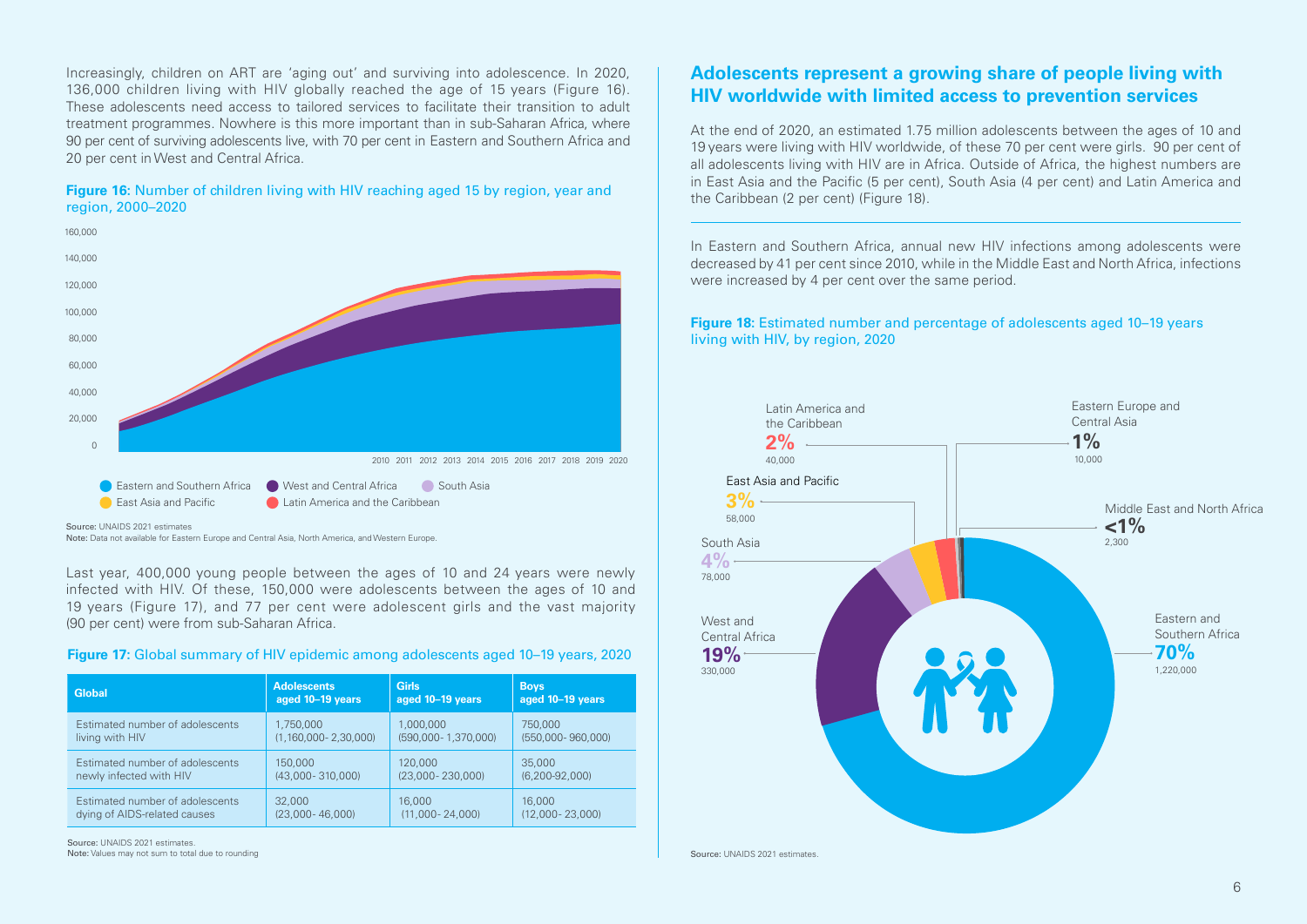Among young key populations below 25 years, globally, HIV prevalence continues to increase - from 2 percentage points among sex workers to 15 percentage points among transgender people. There is a significant difference between the general young population below 25 years and those represent key populations (Figure 19).

#### **Figure 19:** Median HIV prevalence (%) among key populations below 25 years and HIV prevalence among general population below 25 years, 2020



Source: Source: UNAIDS Key Populations Atlas.

Note: Data included in this graph are nationally representative and from those countries that reported in 2020.

It is essential that adolescents possess comprehensive, correct and destigmatized knowledge of HIV transmission and risks in order to protect themselves from infection. However, rates of comprehensive knowledge remain below 50 per cent in most countries with available data.

Expanding adolescent-access to HIV testing (targeted and tailored testing strategies) continues to be a challenge, including index-linked testing, assisted partner notification, social network based testing and other novel modalities that boost the efficiency of testing programmes.

Despite the availability of tests being widely known, only 25 per cent of girls and 17 per cent of boys aged 15–19 years in Eastern and Southern Africa – the region most affected by HIV – received the result of their most recent test in 2020. Testing rates in West and Central Africa and South Asia are even lower, at only 1 per cent for boys and 2.5 per cent for girls aged 15–19 years (Figure 20).

#### **Figure 20:** Per cent of adolescents aged 15–19 years who know where to get HIV testing, have been tested for HIV in the last 12 months and received the result of the last test, 2015–2020



Of the 1.75 million adolescents aged 10–19 years living with HIV, 54 per cent, or 940,000 adolescents, received ART in 2020, a steady increase since 2010.Despite stark gender disparities in adolescent infection rates, treatment coverage for adolescent girls (53 per cent) was nearly on par with that of boys (55 per cent) (Figure 21).

#### **Figure 21:** Number and coverage of ART among adolescents aged 10-19 years by gender, 2010-2020



Source: UNAIDS 2021 estimates.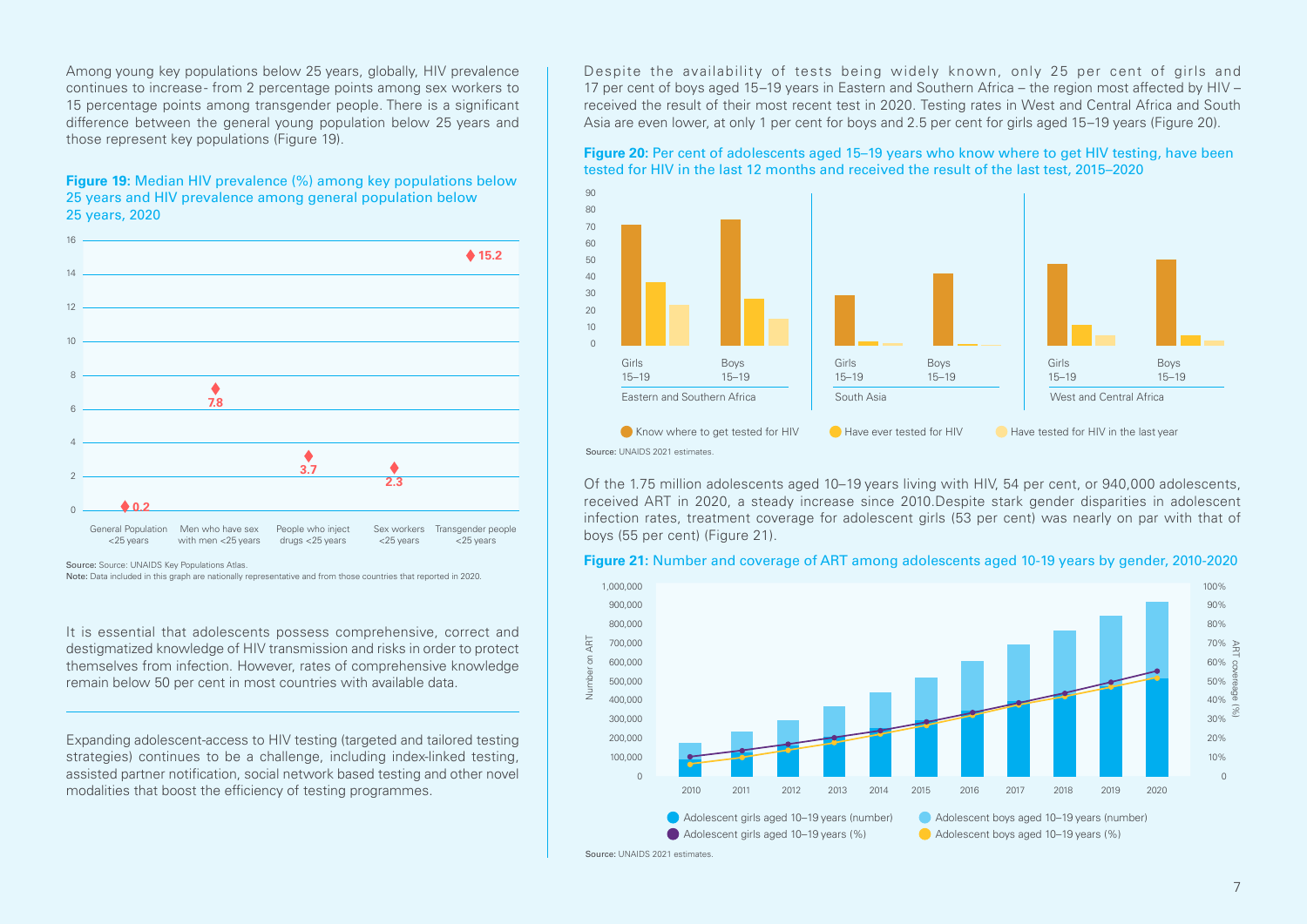ART coverage among adolescents aged 10–19 years varied across regions, with the lowest treatment coverage in West and Central Africa (43 per cent) and the highest in South Asia (61 per cent) (Figure 22).

**Figure 22:** ART coverage among adolescent boys and girls aged 10–19 years by gender, by region, 2020



Source: UNAIDS 2021 estimates

Note: Coverage data for Eastern Europe and Central Asia, North America and Western Europe are not available.

### **Gender inequality driving HIV disproportionately among adolescent girls**

Adolescent girls accounted for over 77 per cent of all new HIV infections among adolescents in 2020.

In sub-Saharan Africa, during 2020, almost six times as many adolescent girls aged 10-19 years were newly infected with HIV than boys aged 10-19 years. This trend held true across all regions, with the exception of East Asia and the Pacific, where 64 per cent of new adolescent infections were in boys (Figure 23).

This disproportionate impact on girls reflects deeply rooted inequalities and biases in cultural, social and economic structures that reduce girls' access to information, services and opportunities.

Promoting women's rights to information and services related to sexual and reproductive health is essential to achieving equitable HIV-prevention outcomes.

#### **Figure 23:** Gender disparities in new HIV infections emerge in adolescents aged 10–19 years, by region, 2020



Source: UNAIDS 2021 estimates Note: Data not available for North America and Western Europe.

In countries experiencing either generalized or concentrated epidemics, schools can be critical venues for reaching adolescents with the information and life-skills they need to avoid HIV infection. School-based comprehensive sex education is effective in promoting attitudes and practices that lead to positive health outcomes.

In addition, each incremental year of education beyond primary school generates health, social, and economic dividends. Completion of secondary school has multiple health, social and economic benefits for girls and their children, families and broader communities. These benefits ultimately reduce vulnerability to child marriage, teenage motherhood and HIV infection.

Preventing HIV among girls in countries with low prevalence, or in specific populations, is especially challenging since the spread of the virus is fuelled by compounding and intersecting vulnerabilities, especially those engaged in sex work, injecting drugs, or in prison.

Nearly half of women in low- and middle-income countries do not use the internet, creating gender data gaps and influencing the way people everywhere engage with digital tools.

It is essential to create safe spaces for girls and close the digital gap to maximize the engagement of girls. Digital programming is showing promise in enabling girls and women to receive reliable information and tailored support.